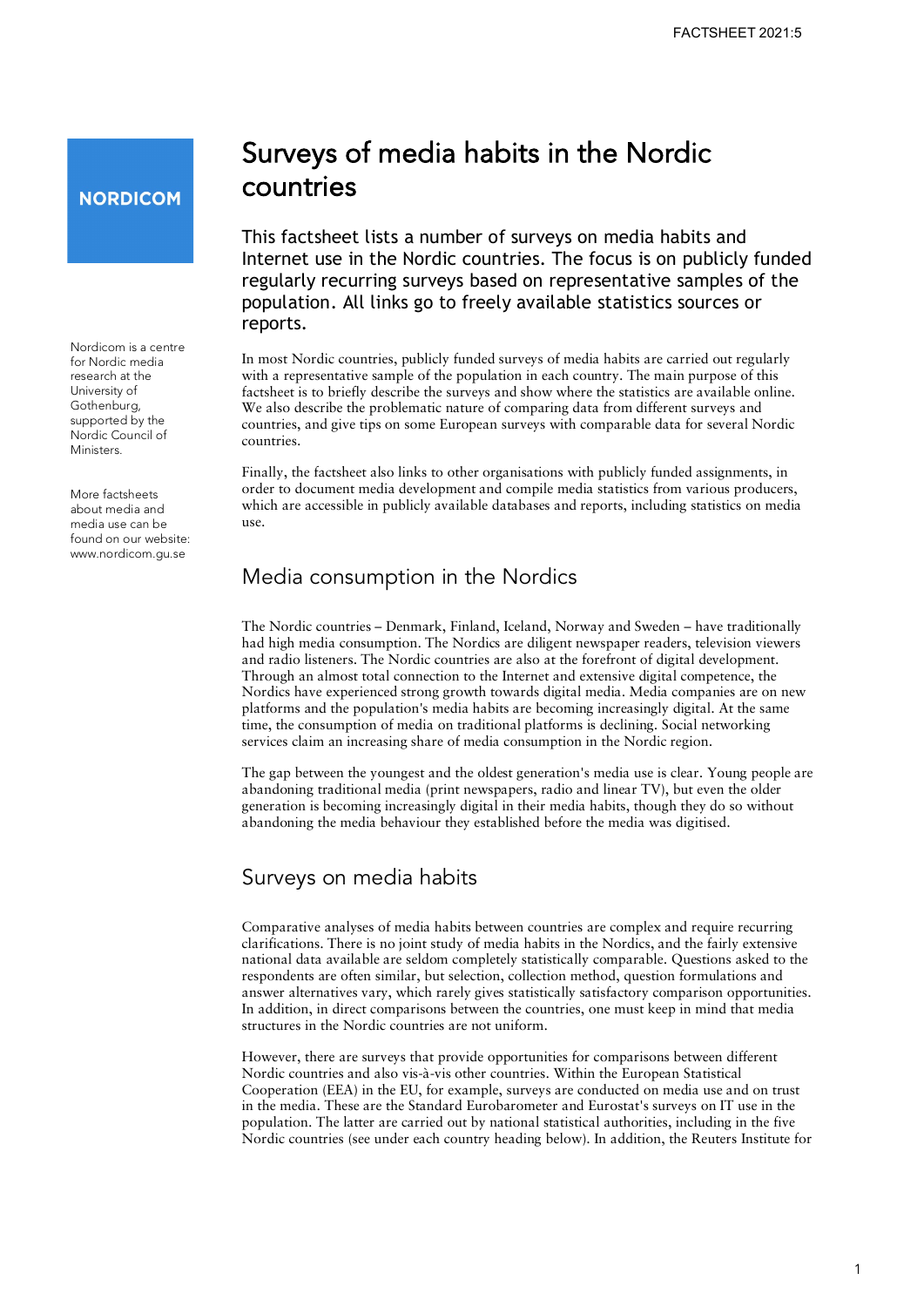the Study of Journalism conducts annual surveys of how news are consumed in a number of countries around the world.

 television and Internet) in a representative part of the population, and which collect their data habits (for example, books, films and series, cinema and music) are not included, nor are This factsheet presents surveys that are both publicly funded and conducted by independent organisations, or both, and which in some way concern news media (daily press, radio, via web surveys, telephone interviews or postal surveys. This means that studies on cultural studies on special groups of the population (for example, children and young people). Furthermore, the factsheet does not link to surveys that only measure one medium (for example, TV viewing) or to media measurements that only provide data based on web tracking or other types of technical data.

# National surveys

The links below go to a selection of data sources and reports in the Nordic countries.

# Denmark

### *Survey on IT use from Statistics Denmark*

 interviews or online surveys. The statistics have been compiled since 2001 and since 2016, for the population aged 15–89. Results are reported by sex, age, employment, family type, income Data from the survey are also published in the database Statbank. Statistics are available in English and Danish. *ICT Usage in Households and by Individuals* is an annual survey of Danes' access to and use of the Internet. Data collection is carried out in the spring with the help of telephone and geographical regions. In their current form, they are comparable from 2008. Statistics from the survey are reported to Eurostat, which then publishes the statistics on their website together with data from other EU countries, candidate countries and some EEA countries.

- [ICT Usage in Households and by Individuals](https://www.dst.dk/en/Statistik/dokumentation/documentationofstatistics/ict-usage-in-households-and-by-individuals)
- **[Statbank](https://www.statbank.dk/statbank5a/default.asp?w=1152)**

#### *Survey on cultural and media habits at Statistics Denmark*

 years old and up. Data is collected via either a web survey or a telephone interview. The most *Cultural Habits Survey* sheds light on cultural, media and leisure activities in the population 4 recent survey was conducted July 2018–June 2020. Media habits that are included are news consumption, watching movies and series, going to the cinema, listening to music, playing digital games, reading books and visiting libraries. The statistics have been collected on nine occasions since 1964; however, comparability over time is limited.

• [Cultural Habits Survey](https://www.dst.dk/en/Statistik/dokumentation/documentationofstatistics/cultural-habits-survey)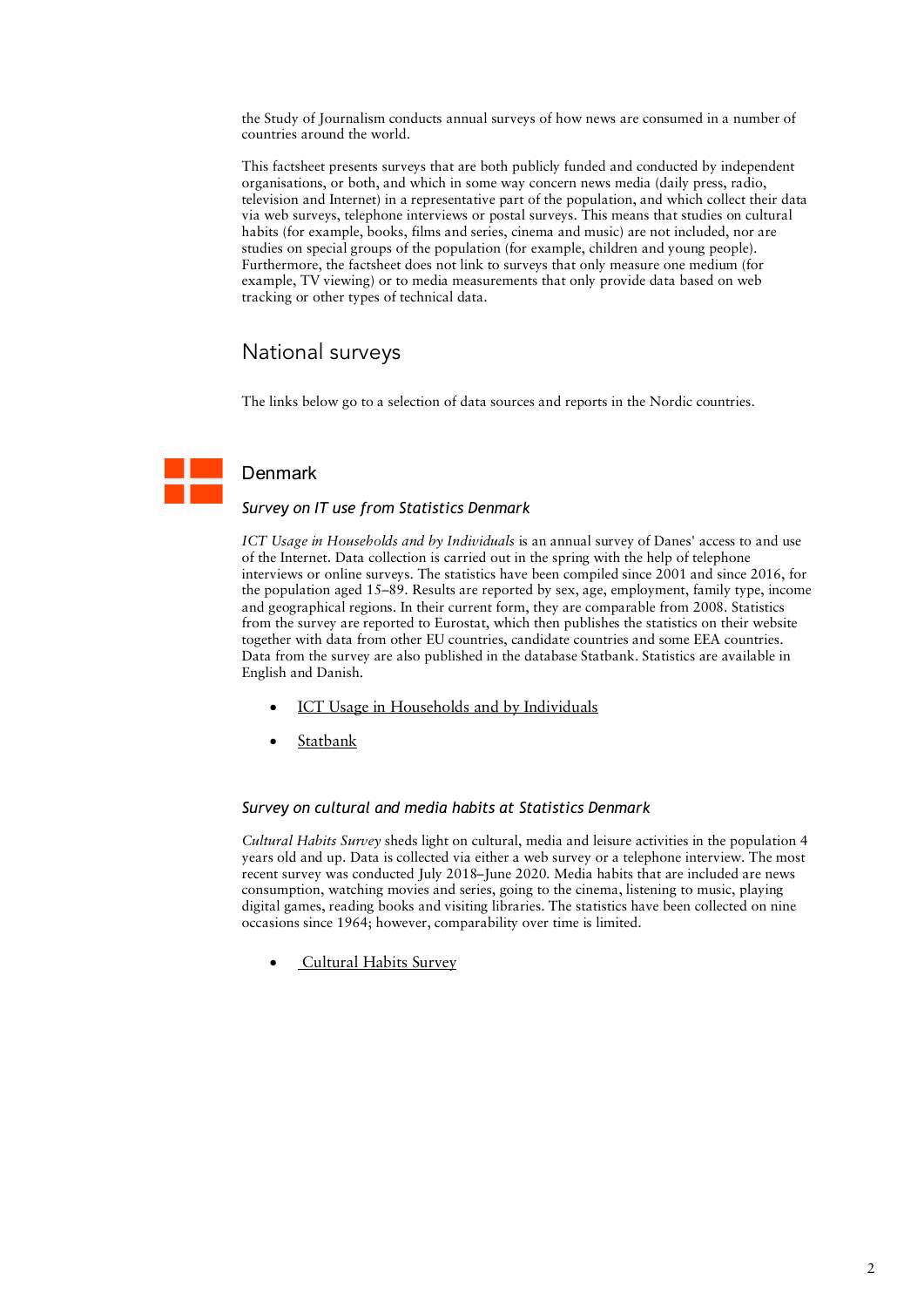

# *Survey on IT use from Statistics Finland (Tilastokeskus)*

 are reported to Eurostat, which then publishes the statistics on their website together with data from other EU countries, candidate countries and some EEA countries. *Use of information and communications technology by individuals* is an annual survey of the population's use of information and communication technology. There are demographic breakdowns by gender and age group. In 2013, the age limit for the survey sample was changed from 16–74 years to 16–89 years. The survey was conducted until 2015 by telephone interviews. Since 2016, the survey has been conducted using a mixed collection method where respondents can choose to answer in a web form or by telephone. Statistics from the survey

data from other EU countries, candidate countries and some EEA countries.<br>The main results are presented in Swedish and English, while more detailed statistics are published in Finnish. Data from the survey are also published in Statistics Finland's table database for media statistics in English and Finnish.

- [Use of information and communications technology by individuals](https://www.tilastokeskus.fi/til/sutivi/index_en.html)
- [Statistics Finland's database for media statistics: The Internet, social media](https://pxhopea2.stat.fi/sahkoiset_julkaisut/joukkoviestintatilasto/html/engl0005.htm) and gaming

# *Statistics on media habits from Statistics Finland (Tilastokeskus)*

 Statistics Finland conducts two surveys that include questions about the population's media habits: one about participation in leisure activities and one about time use. These surveys are conducted approximately every ten years.

 The most recent leisure survey was conducted in 2017, and the latest study on time use was conducted in 2009, but new data collection has been ongoing since September 2020.

 The leisure survey reaches the population aged 10 and up. It was conducted until 2016 with visitor interviews. In 2017, it was conducted with a mixed collection method: the age groups between 15 and 74 years old responded either online or by a postal survey, while the 10–14 and 74+ age groups responded to the survey through visitor interviews.

 conducted with a mixed collection method where the participants keep a record of their time use for two days and through telephone interviews. The data collection lasts 12 months. In the survey on time use, a household sample is used, where the households and the persons in the household who have reached the age of 10 constitute survey units. The survey is

Data on media habits from the surveys are reported in Statistics Finland's table database for media statistics in English and Finnish.

- [Survey on participation in leisure activities](https://stat.fi/til/vpa/index_en.html)
- [Survey on time use](https://stat.fi/til/akay/index_en.html) (tables are available on the English and Finnish pages)
- [Statistics Finland's database for media statistics: Mass media statistics' table](https://pxhopea2.stat.fi/sahkoiset_julkaisut/joukkoviestintatilasto/alku.htm) service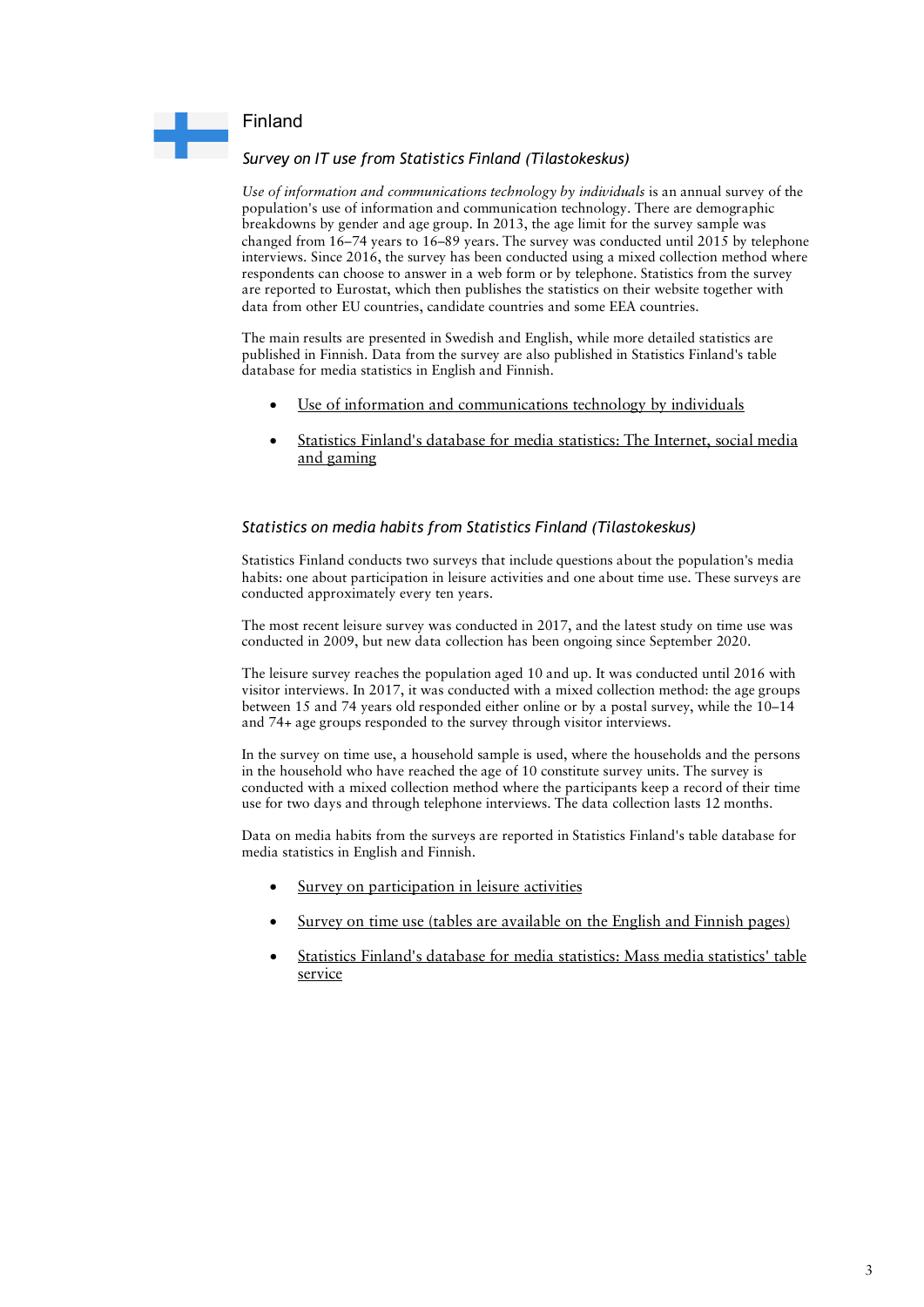

### Iceland

### *Survey on IT use from Statistics Iceland (Hagstofa Íslands )*

 (ICT usage by individuals) covers the population between 16 and 74 years old. The database Hagstofa Íslands, the Icelandic statistics centre, annually surveys the population's Internet use. The tables are in the Science and Technology database, which contains statistics on the information society, including access to and use of the Internet. The survey on Internet use contains demographic divisions by gender, age, education and geographical affiliation. Statistics from the survey are reported to Eurostat, which then publishes the statistics on their website together with data from other EU countries, candidate countries and some EEA countries.

[ICT usage by individuals](https://translate.google.com/translate?hl=en&prev=_t&sl=sv&tl=en&u=https://www.statice.is/statistics/business-sectors/science-and-technology/ict-usage-by-individuals/)



## Norway

#### *Statistics on media habits from Statistics Norway*

 *The Norwegian Media Barometer* is an annual survey on media habits with a focus on how the Norwegian population uses media on traditional and digital platforms on an average day. 9 and older. The report contains a number of demographic divisions, including gender, age, entire report is in Norwegian, but statistics and summaries are available in English. Time series from the survey are also published in medianorway's database. Statistics are available in English and Norwegian. The data collection was carried out until 2021 for a whole year with the help of telephone interviews. From 2022, the Norwegian Media Barometer will switch to a mixed collection method with the option of responding via a web survey or by telephone. Until 2021, the statistics covered the population aged 9–79. As of 2022, the survey covers the population aged education and geographical affiliation. The statistics have been compiled since 1991. The

- [Norwegian Media Barometer](https://www.ssb.no/en/kultur-og-fritid/tids-og-mediebruk/statistikk/norsk-mediebarometer)
- [medianorway's statistics database](https://medienorge.uib.no/english/?cat=statistikk)

#### *Survey on IT use from Statistics Norway*

 interviews. In 2020, it was also possible to answer the survey via a web form. Since 2021, an together with data from other EU countries, candidate countries and some EEA countries. *ICT usage in household*s an annual survey of Norwegians' access to and use of the Internet. The data collection was carried out in the years 2003 to 2019 with the help of telephone online survey with the possibility of answering by telephone has been used. The tables from the study can be found in Statistics Norway's database under "Technology and innovation". The statistics are calculated for the population aged 16–79, and by sex and age. Statistics from the survey are reported to Eurostat, which then publishes the statistics on their website

[ICT usage in households](https://www.ssb.no/en/teknologi-og-innovasjon/informasjons-og-kommunikasjonsteknologi-ikt/statistikk/bruk-av-ikt-i-husholdningene)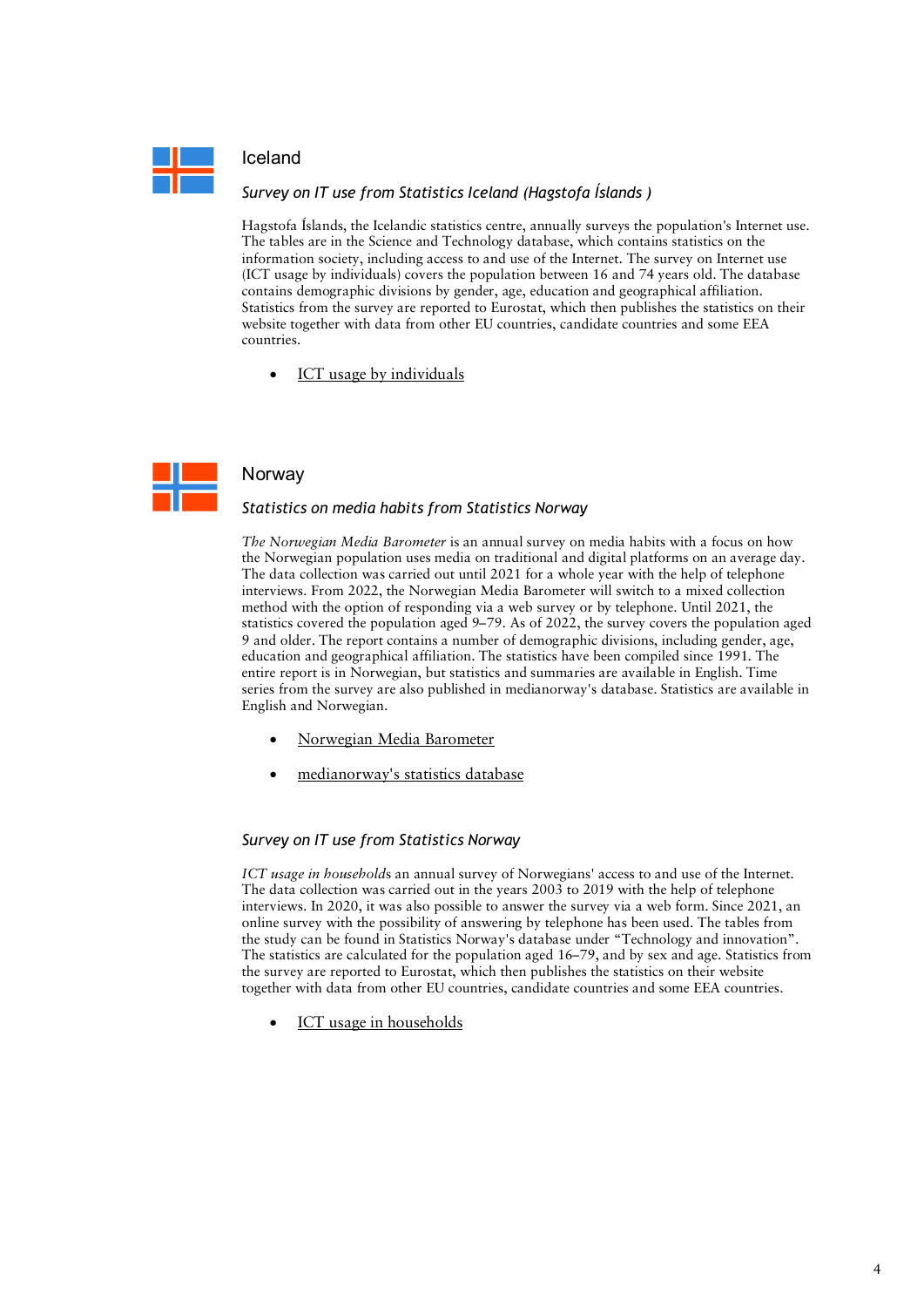

# Sweden

### *Statistics on media habits from Nordicom*

 telephone interviews. Since 2019, an online survey has been used, but with the option of in English. *The Media Barometer* is an annual survey on media habits with a focus on how the Swedish population uses media on traditional and digital platforms on an average day. The data collection is carried out for a whole year. The study was conducted from 1979 to 2018 by answering by telephone. The statistics covered the population 9–79 years old up to and including 2019. In 2020, the age range was expanded to 9–85. The report contains demographic breakdowns by gender, age, education and geographical affiliation. The statistics have been compiled since 1979. The entire report is in Swedish, but statistics are also available

• [The Media Barometer](https://www.nordicom.gu.se/en/media-barometer)

# *Survey on IT use by Statistics Sweden (SCB)*

Statistics Sweden conducts an annual survey of the population's use of IT, *ICT usage in households and by individuals.* The statistics show private individuals' access to and use of IT, such as computers and the Internet at home. Data collection is carried out in the spring with the help of telephone interviews or online surveys. The statistics are calculated for the population aged 16–85. Data are presented based on gender, age, employment, family type, income and geographical regions. Statistics from the survey are reported to Eurostat, which then publishes the statistics on their website together with data from other EU countries, candidate countries and some EEA countries.

• [ICT usage in households and by individuals](https://www.scb.se/en/finding-statistics/statistics-by-subject-area/living-conditions/living-conditions/ict-usage-in-households-and-by-individuals/)

#### *Statistics on media habits, news habits and media trust from the SOM Institute*

 The SOM Institute at the University of Gothenburg conducts annual surveys of Swedes' habits and media confidence. Data collection takes place via mail or web surveys, or both, comparable statistics have been available since 1995. The *Swedish Trends* report is in Swedish, habits, behaviours, opinions and values regarding society, politics and the media. In the statistical report *Swedish Media Trends*, the SOM Institute annually updates data on news during the autumn. The statistics are calculated for the population aged 16–85, and but contains some time series on media use in English.

- [Svenska medietrender](https://translate.google.com/translate?hl=en&prev=_t&sl=sv&tl=en&u=https://www.gu.se/som-institutet/resultat-och-publikationer/rapporter)
- **[Swedish Trends](https://www.gu.se/en/som-institute)**

#### *Survey on IT use from the Internet Foundation (IIS)*

 collection takes place in the spring via a web panel. The statistics on Swedes' Internet use are calculated on the population aged 16 years old and up. Data are presented based on gender, since 2000 and are available as a report and as an interactive web tool in Swedish, with summaries in English. The Internet Foundation conducts the annual survey *The Swedes and the Internet*. Data age, education, employment, income and city/countryside. The statistics have been collected

[The Swedes and the Internet](https://svenskarnaochinternet.se/english/)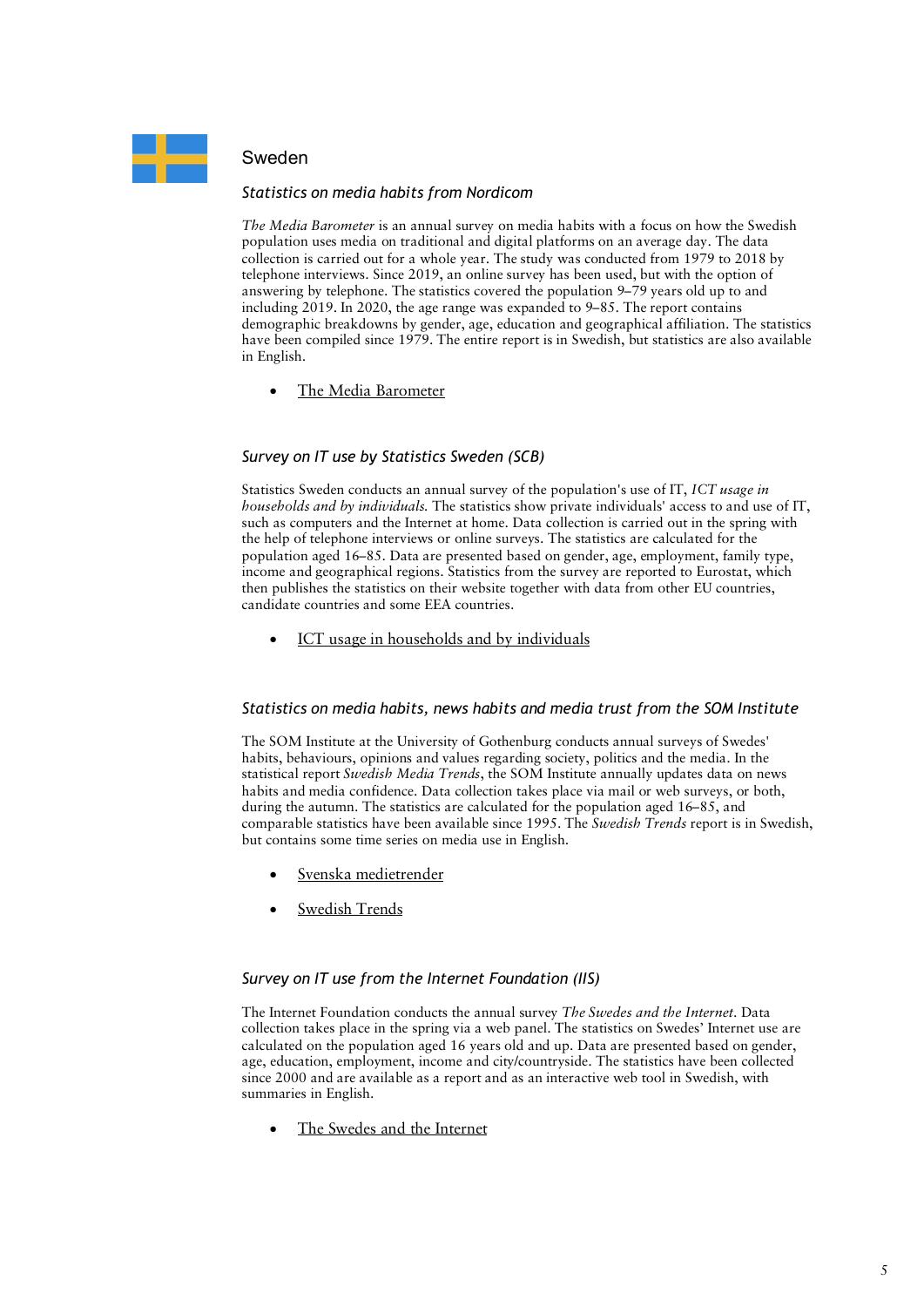# International surveys

It can be difficult to compare statistics from different countries because both the understanding of concepts and collection methods often differ between the countries. Below are two surveys conducted by the EU and one survey conducted by the Reuters Institute for the Study of Journalism. Questionnaires and data collection techniques may vary, but the organisations work to achieve comparability between the questionnaires and methods for collecting statistics. Method reports are available in connection with the statistics.

#### *Statistics on media use and media confidence in EU countries (Eurobarometer)*

 the Standard Eurobarometer has been coordinated by TNS Opinion. Data for Denmark, The results are presented in national reports and in a comparative statistics report (follow the The European Commission's Standard Eurobarometer survey is conducted and published twice a year. Data on media use and media trust are normally included in the autumn report. The survey is usually conducted in November by home interviews. Since the autumn of 2004, Finland and Sweden are included in all statistics. Iceland and Norway are included in the statistics on media trust. The statistics are calculated on the population 15 years old and up. link below, select surveys from autumn/winter and go to the annex).

 affects the ability to make comparisons over time. In the autumn of 2020, no report was published, as the survey could not be conducted due to Covid-19. Instead, the fieldwork was carried out February–March 2021, and the report was published in April. Due to the pandemic, it was impossible to conduct interviews at home in a number of countries; in these countries, a web form was used instead. The change of method

[Standard Eurobarometer surveys](https://europa.eu/eurobarometer/surveys/browse/all/series/4961)

#### *Statistics on IT use in Europe from Eurostat*

 cooperation with national statistical authorities within the EU, as well as candidate countries Eurostat, the European Union's statistical office, conducts an annual survey on IT use in and certain EEA countries. The survey is normally conducted during the first quarter, but the collection period and collection methods vary between countries. Data can be collected via personal interviews as well as telephone interviews, postal surveys and web surveys. Data are presented in the Digital Economy and Society database. It contains statistics on the information society, including access to and use of the Internet. The statistics are calculated for the population between 16 and 74 years old. Data for Denmark, Finland, Iceland, Norway and Sweden are included (read more about the IT surveys under each country earlier in the factsheet).

- [Database: Digital economy and society](https://ec.europa.eu/eurostat/web/digital-economy-and-society/data/database)
- [Eurostat information on the ICT usage survey in households and by](https://ec.europa.eu/eurostat/cache/metadata/en/isoc_i_esms.htm) individuals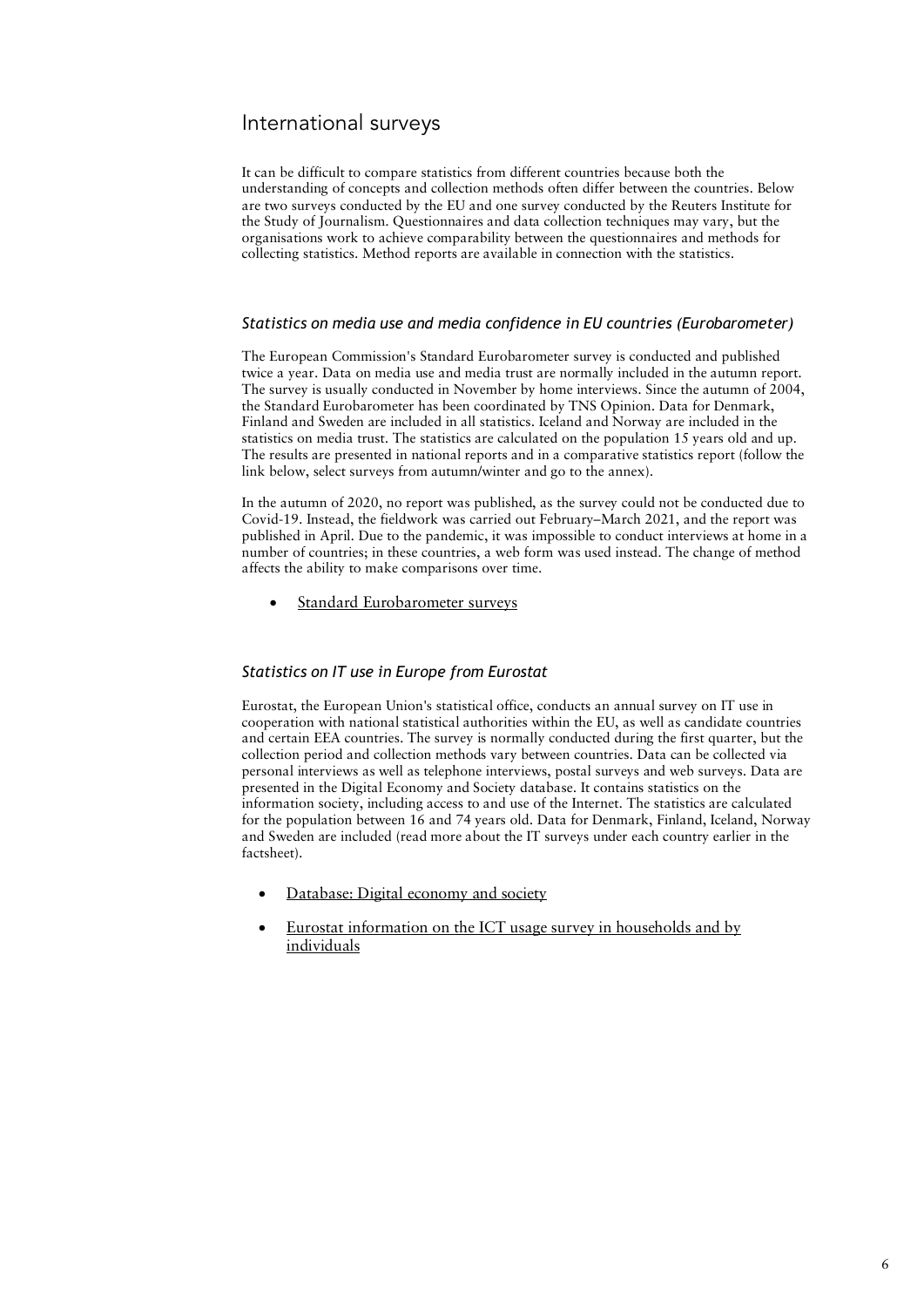### *Research on news consumption from the Reuters Institute (Digital News Report)*

 place at the end of January and the beginning of February via a web panel. The statistics are calculated on the population aged 16 years old and up. Data are presented based on gender, age, education, employment, income and city/countryside. The study is presented both as a *The Digital News Report* is an annual survey on news habits in different countries from the Reuters Institute for the Study of Journalism at the University of Oxford. The report contains country comparisons of news consumption and confidence in the media. Data collection takes report and in an interactive web tool. The fieldwork is performed by YouGov using a web form. Data from Denmark, Finland, Norway and Sweden are included. In Denmark, Finland and Norway, media researchers also publish national analyses with data from the Digital News Report (links below):

- [Digital News Report](http://www.digitalnewsreport.org/)
- nyhedsmedier 2020 (in Danish) • [Center for News Research at Roskilde University: Danskernes brug af](https://forskning.ruc.dk/da/organisations/center-for-nyhedsforskning/publications/?type=%2Fdk%2Fatira%2Fpure%2Fresearchoutput%2Fresearchoutputtypes%2Fbookanthology%2Fcommissioned)
- Digital News Report Key Findings in Finland (in Finnish) • [COMET Research Center at the University of Tampere: Reuters Institute](https://research.tuni.fi/comet-en/reuters-institute-digital-news-report-key-findings-in-finland/)
- [Media use group at the University of Bergen: News use. Nordmenns bruk av](https://translate.google.com/translate?hl=en&prev=_t&sl=sv&tl=en&u=https://nyhetsbruk.w.uib.no/) digitale nyheter (in Norwegian)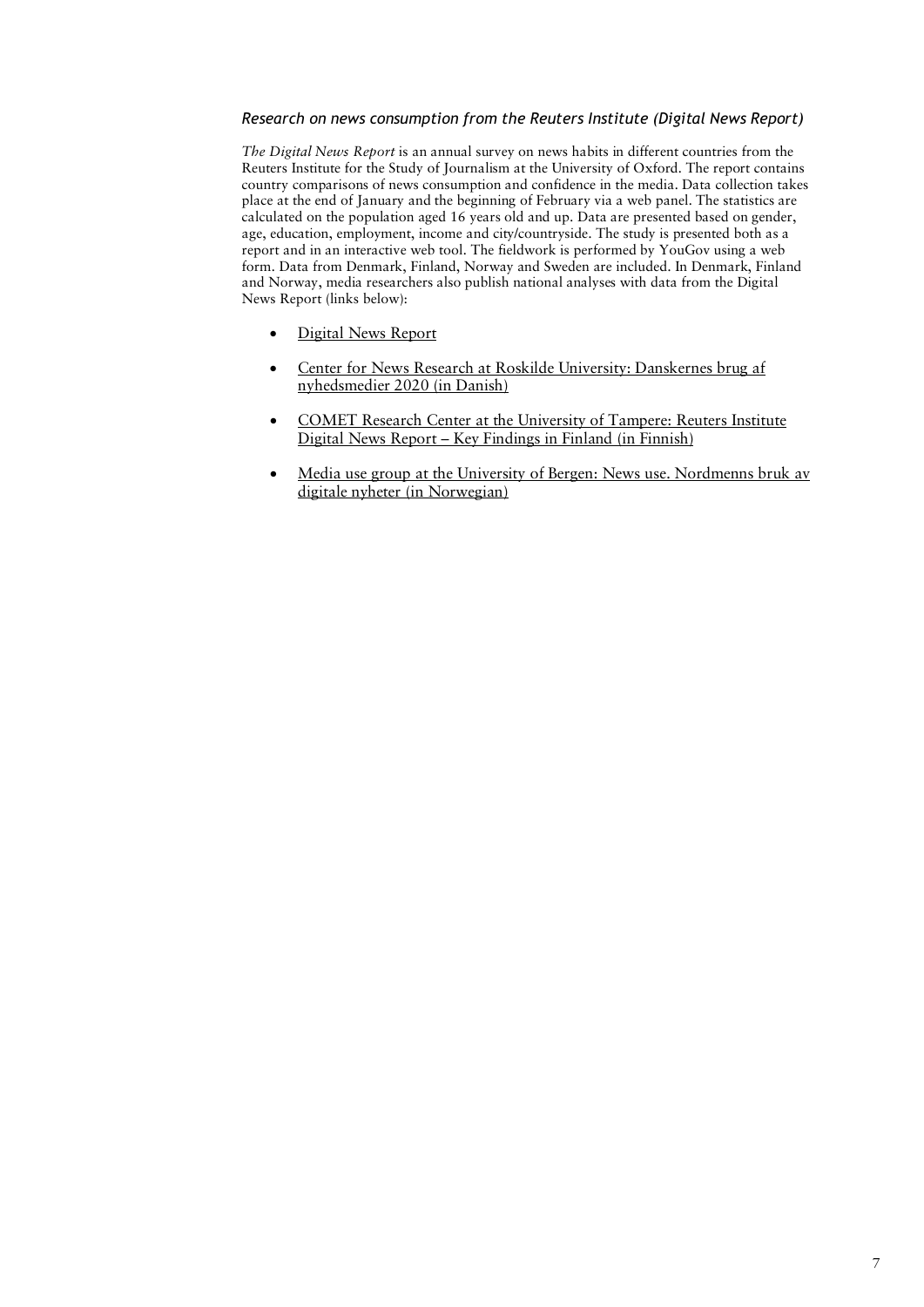# Surveys on media habits in Greenland and Åland

 do not fully fall under the criteria for this factsheet (i.e., publicly funded and regularly The following surveys shed light on media use in Greenland and Åland, respectively. As they recurring) they are presented separately.

 *Statistics on the use of television, radio and social media from Greenland's public service company, KNR (Kalaallit Nunaata Radioa)* 

KNR regularly presents a survey on television and radio and social media habits. Data collection is carried out during December and January with the help of telephone interviews. The statistics cover the population aged 18 years old and up. The report contains demographic divisions by age and geographical affiliation, and the statistics have been compiled annually since 2015. Both the data collection and the report have been carried out by an external survey company. The report is available from KNR in Greenlandic and Danish.

• KNR Seer- [og lytterundersøgelse \(in Danish\)](https://knr.gl/da/om-knr/publikationer)

### *Statistics on media habits from Åland's Statistics and Investigation Bureau (ÅSUB)*

 opportunity to respond via the web. The statistics cover the population aged 13–80. There are In 2020, Åland's Statistics and Investigation Bureau conducted a survey on media habits on Åland, *Media Habits on Åland 2020*. The data collection was carried out using a mixed method approach where everyone in the sample received a paper survey but was also given the also demographic divisions according to age groups, individual issues and also by gender, education and place of residence. There are no fixed plans for regular studies of media habits on Åland.

• [Medievanor på Åland 2020](https://www.asub.ax/sv/utredning/medievanor-pa-aland-2020) (in Swedish)

# Find more Nordic statistics

 statistics from different statistical producers in reports or their own databases that are openly Different authorities, universities and national statistical offices in the Nordic countries collect available online.

 which are part of Nordicom's statistical network (the network also includes Statistics Iceland, for their respective countries. Statistics on media use are obtained both from public surveys on Below are links to organisations that present data on media use in reports and databases and whose Internet survey was presented earlier in the factsheet). All organisations have publicly funded assignments to document and analyse media development and compile media statistics media habits and from various industry surveys.